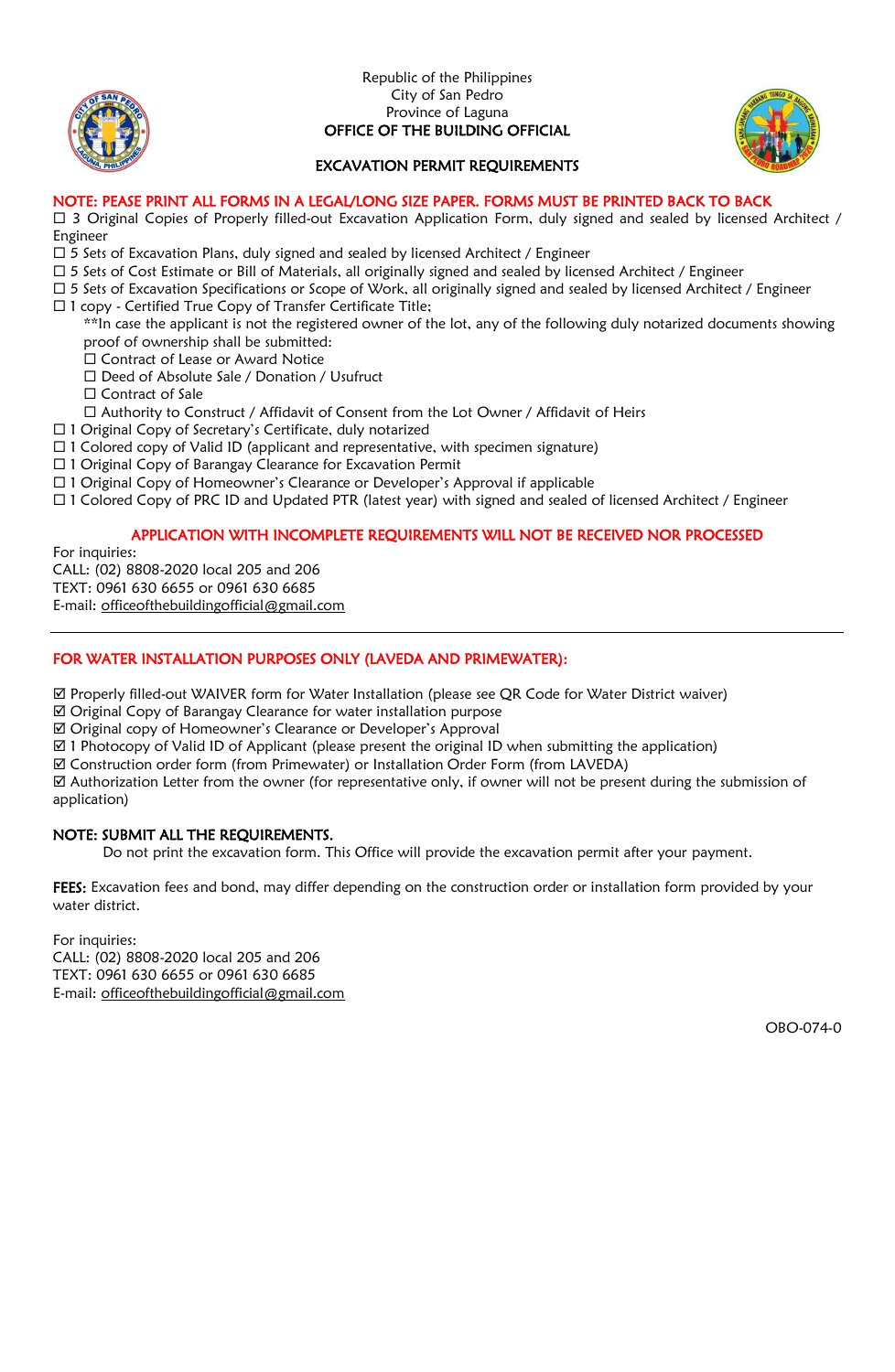

Republic of the Philippines Department of Public Works and Highways **OFFICE OF THE BUILDING OFFICIAL**

City of San Pedro, Laguna



# **EXCAVATION AND GROUND PREPARATION PERMIT**

\_\_\_\_\_\_\_\_\_\_\_\_\_\_\_ \_\_\_\_\_\_\_\_\_\_\_\_\_\_\_\_\_\_\_\_\_\_\_ \_\_\_\_\_\_\_\_\_\_\_\_\_\_\_\_\_\_\_\_\_\_

APPLICATION No. EGPP No. BUILDING PERMIT No.

## **BOX 1 (TO BE ACCOMPLISHED BY THE OWNER / APPLICANT)**

| OWNER/APPLICANT<br><b>LAST NAME</b>                                                                | <b>FIRST NAME</b>                                           | M.I.                                                                                |                               | <b>TIN</b>                    |
|----------------------------------------------------------------------------------------------------|-------------------------------------------------------------|-------------------------------------------------------------------------------------|-------------------------------|-------------------------------|
| FOR CONSTRUCTION OWNED                                                                             | FORM OF OWNERSHIP                                           |                                                                                     | USE OR CHARACTER OF OCCUPANCY |                               |
| BY AN ENTERPRISE                                                                                   |                                                             |                                                                                     |                               |                               |
|                                                                                                    |                                                             |                                                                                     |                               | TELEPHONE No.                 |
| LOCATION OF CONSTRUCTION: No.                                                                      | <b>STREET</b>                                               | <b>BARANGAY</b>                                                                     |                               | CITY/MUNICIPALITY<br>ZIP CODE |
|                                                                                                    |                                                             |                                                                                     |                               |                               |
| <b>SCOPE OF WORK</b>                                                                               |                                                             |                                                                                     |                               |                               |
| NEW CONSTRUCTION                                                                                   | RENOVATION _______________________________                  |                                                                                     |                               |                               |
| <b>ERECTION</b>                                                                                    |                                                             |                                                                                     |                               |                               |
|                                                                                                    |                                                             |                                                                                     |                               |                               |
| <b>ADDITION</b>                                                                                    |                                                             |                                                                                     |                               |                               |
| USE OR CHARACTER OF OCCUPANCY                                                                      |                                                             |                                                                                     |                               |                               |
| GROUP A: RESIDENTIAL, DWELLINGS                                                                    | <b>GROUP F: INDUSTRIAL</b><br>OTHERS(Specify)______________ |                                                                                     |                               |                               |
| <b>GROUP G: IND. STORAGE &amp; HAZARDOUS</b><br>GROUP B: RESIDENTIAL HOTEL APT.                    |                                                             |                                                                                     |                               |                               |
| GROUP H: RECREATIONAL, ASSEMBLY OCCUPANT LESS THAN 1000<br><b>GROUP C:EDUCATIONAL RECREATIONAL</b> |                                                             |                                                                                     |                               |                               |
| <b>GROUP D: INSTITUTIONAL</b><br>GROUP I: RECREATIONAL, ASSEMBLY OCCUPANT LOAD 1000 OR MORE        |                                                             |                                                                                     |                               |                               |
| GROUP E: BUSINESS AND MERCANTILE<br>GROUP J:AGRICULTURAL, ACCESSORY<br>H                           |                                                             |                                                                                     |                               |                               |
| <b>BOX 2</b>                                                                                       |                                                             | BOX <sub>3</sub>                                                                    |                               |                               |
|                                                                                                    |                                                             |                                                                                     |                               |                               |
|                                                                                                    |                                                             |                                                                                     |                               |                               |
| <b>ARCHITECT OR CIVIL ENGINEER</b><br>(Signed and Sealed Over Printed Name)<br>Date                |                                                             | <b>ARCHITECT OR CIVIL ENGINEER</b><br>(Signed and Sealed Over Printed Name)<br>Date |                               |                               |
| <b>Address</b>                                                                                     |                                                             | Address                                                                             |                               |                               |
|                                                                                                    |                                                             | PRC. No.                                                                            |                               |                               |
| PRC. No.<br>PTR. No.                                                                               | Validity<br>Date Issued                                     | PTR. No.                                                                            |                               | Validity<br>Date Issued       |
| Issued at                                                                                          | <b>TIN</b>                                                  | Issued at                                                                           |                               | <b>TIN</b>                    |
|                                                                                                    |                                                             |                                                                                     |                               |                               |
| <b>BOX 4</b>                                                                                       |                                                             | <b>BOX5</b>                                                                         |                               |                               |
| <b>BUILDING OWNER</b>                                                                              |                                                             | WITH MY CONSENT: LOT OWNER                                                          |                               |                               |
|                                                                                                    |                                                             |                                                                                     |                               |                               |
| (Signature Over Printed Name)                                                                      | (Signature Over Printed Name)                               |                                                                                     |                               |                               |
| Date                                                                                               | Date                                                        |                                                                                     |                               |                               |
| Address                                                                                            |                                                             | Address                                                                             |                               |                               |

C.T.C. No. Date Issued Place Issued C.T.C. No. Date Issued Place Issued